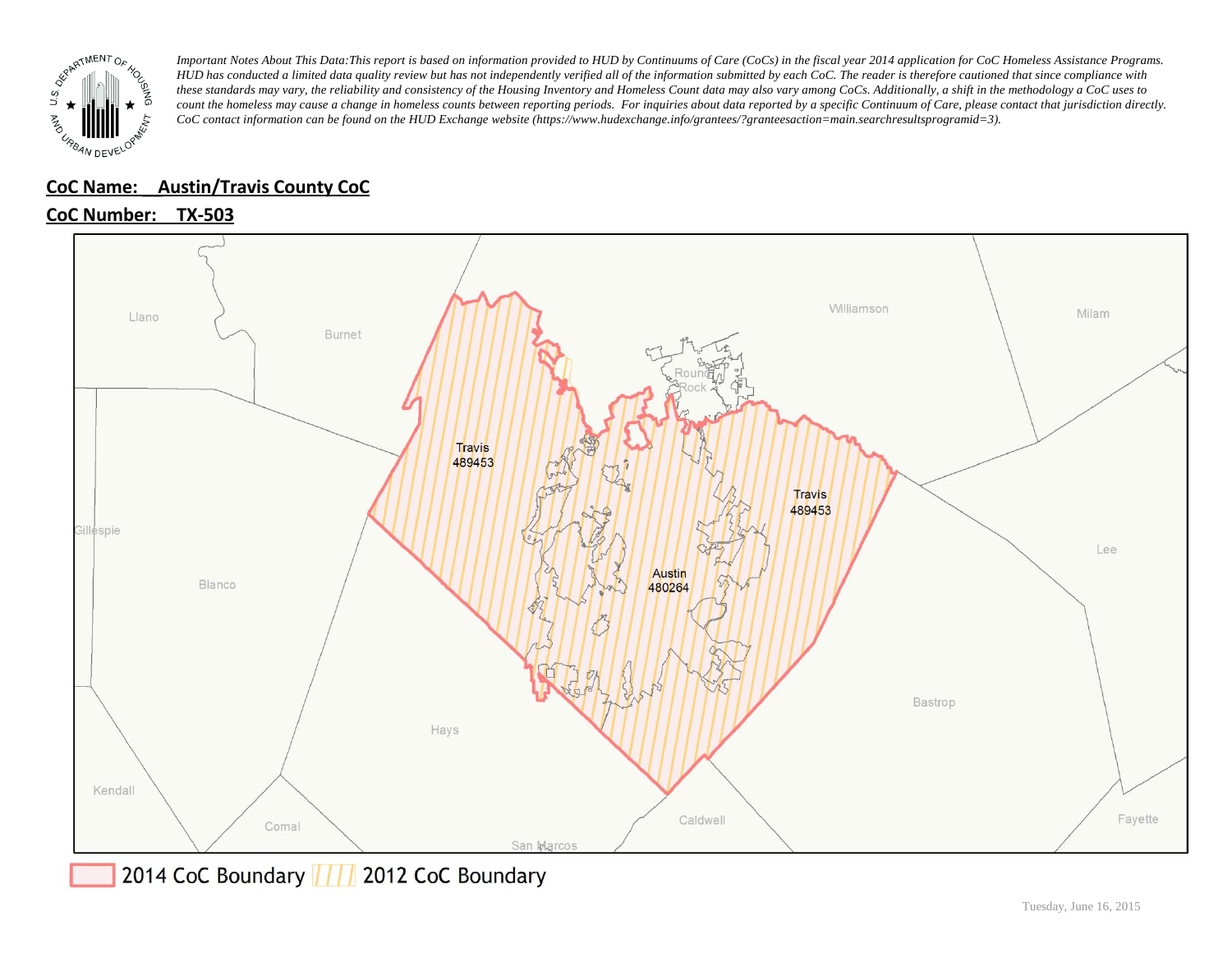

### **CoC Name: \_\_ Austin/Travis County CoC**

#### **CoC Number: TX-503**



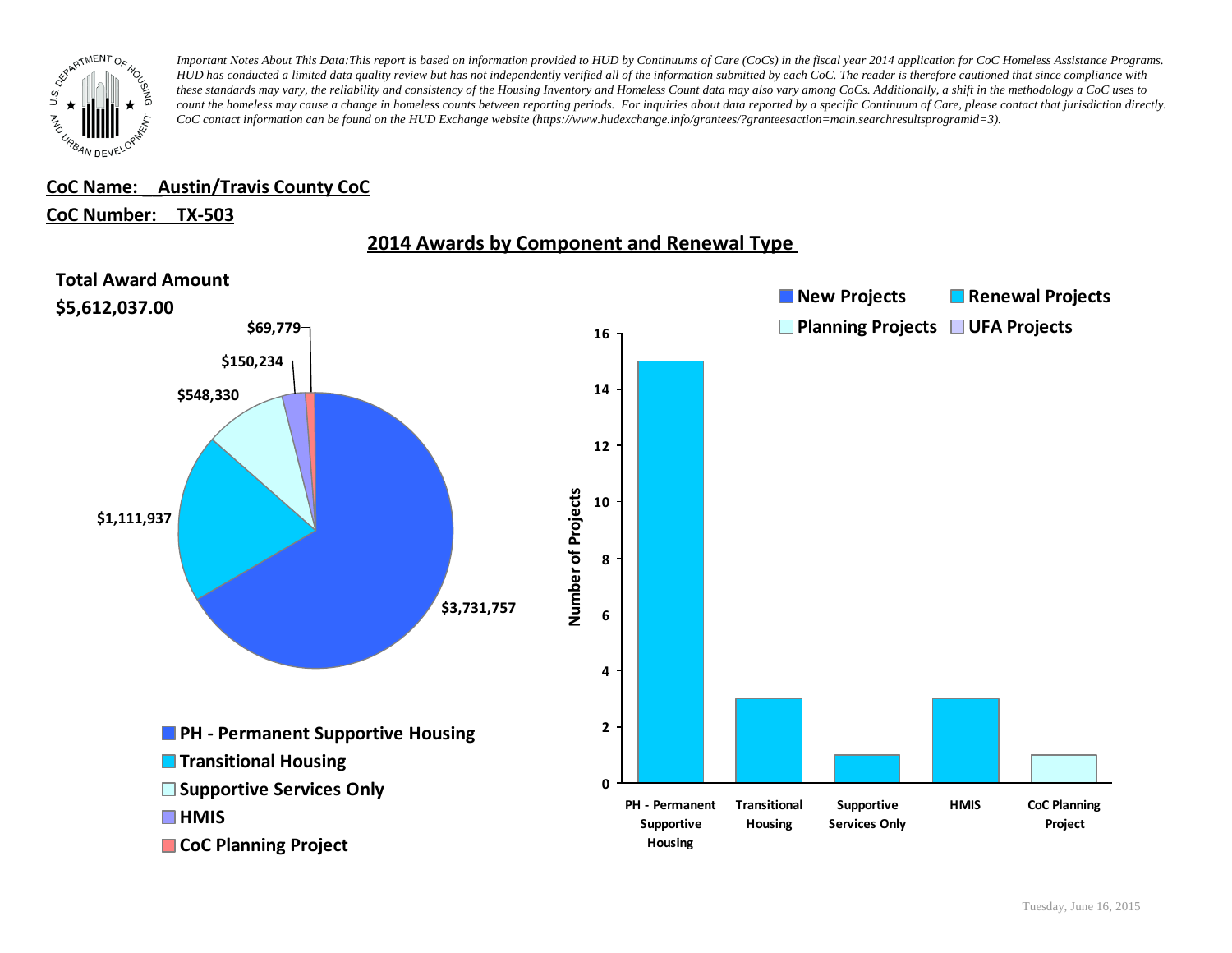

## **CoC Name: \_\_ Austin/Travis County CoC**

#### **CoC Number: TX-503**



# **2014 Housing Inventory Summarized by Target Population and Bed Type**

**\* Mixed beds may serve any target population**

**\*\*Adult & Child and Adult & Child Beds refer to beds for households with one adult and at least one child under age 18**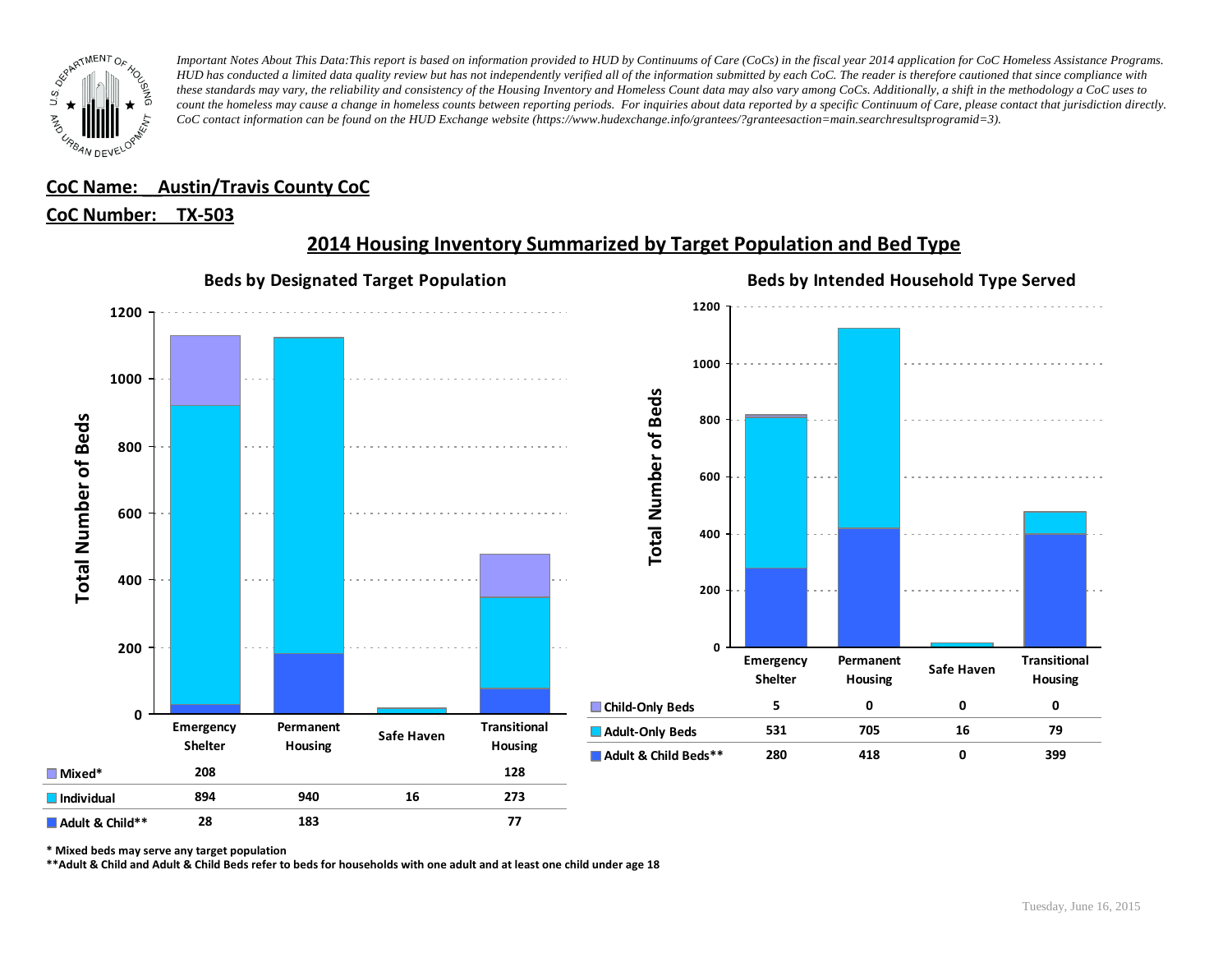

**CoC Name: \_\_ Austin/Travis County CoC**

#### **CoC Number: TX-503**

## **2014 Point in Time Count Summarized by Household Type**



\* Safe Haven programs are included in the Transitional Housing category.

¹This category includes single adults, adult couples with no children, and groups of adults. ²This category includes households with one adult and at least one child under age 18.

<sup>3</sup>This category includes persons under age 18, including children in one-child households, adolescent parents and their children, adolescent siblings, or other household configurations composed only of children.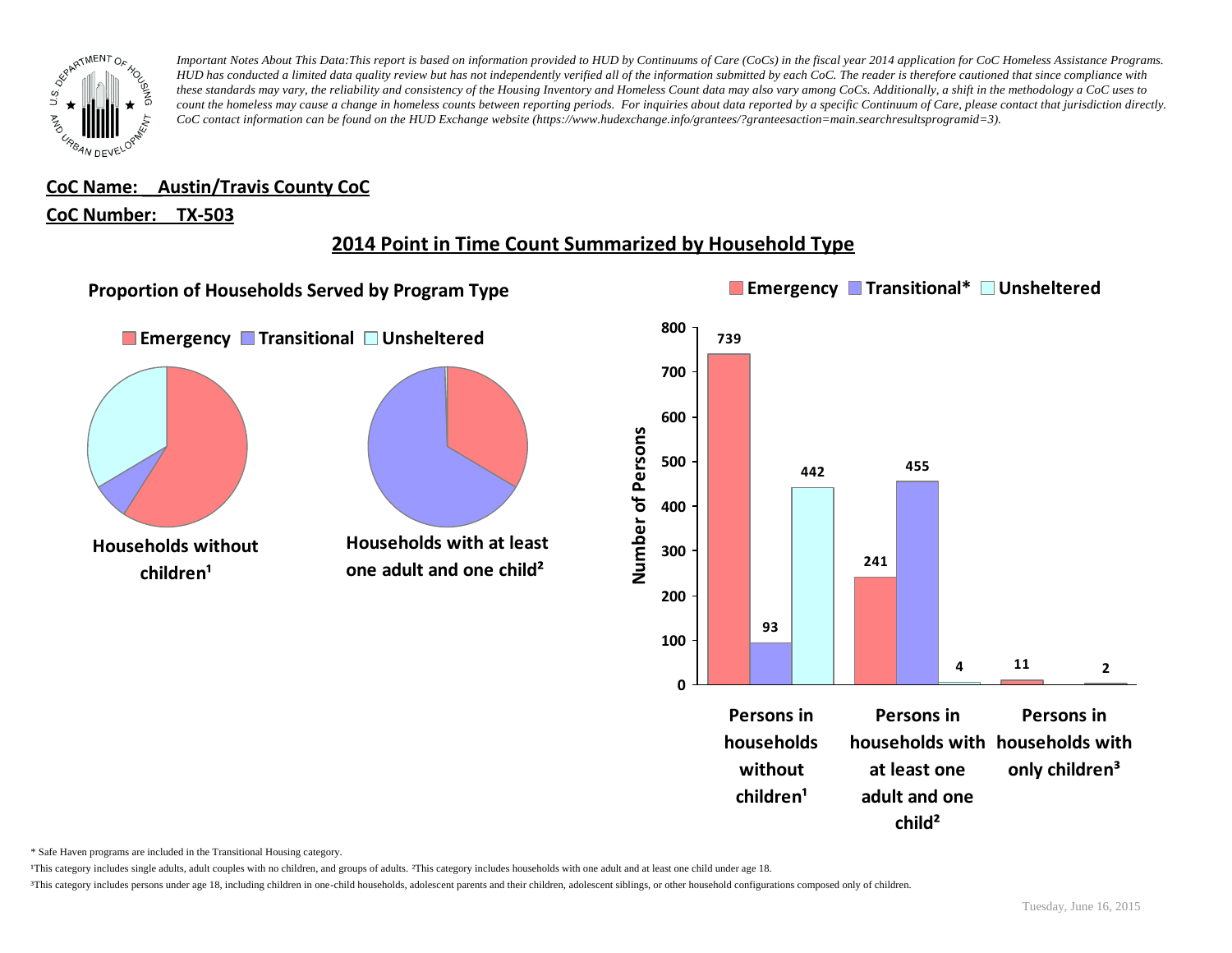

#### **CoC Name: \_\_ Austin/Travis County CoC** ¹This category includes single adults, adult couples with no children, and groups of adults. ²This category includes households with one adult and at least one child under age 18.

## <u>CoC Number: TX-503</u>

## **2014 Point-In-Time Count Proportion of Persons in each Age Group by Household Type**



\* Safe Haven programs are included in the Transitional Housing category.

¹This category includes single adults, adult couples with no children, and groups of adults. ²This category includes households with one adult and at least one child under age 18.